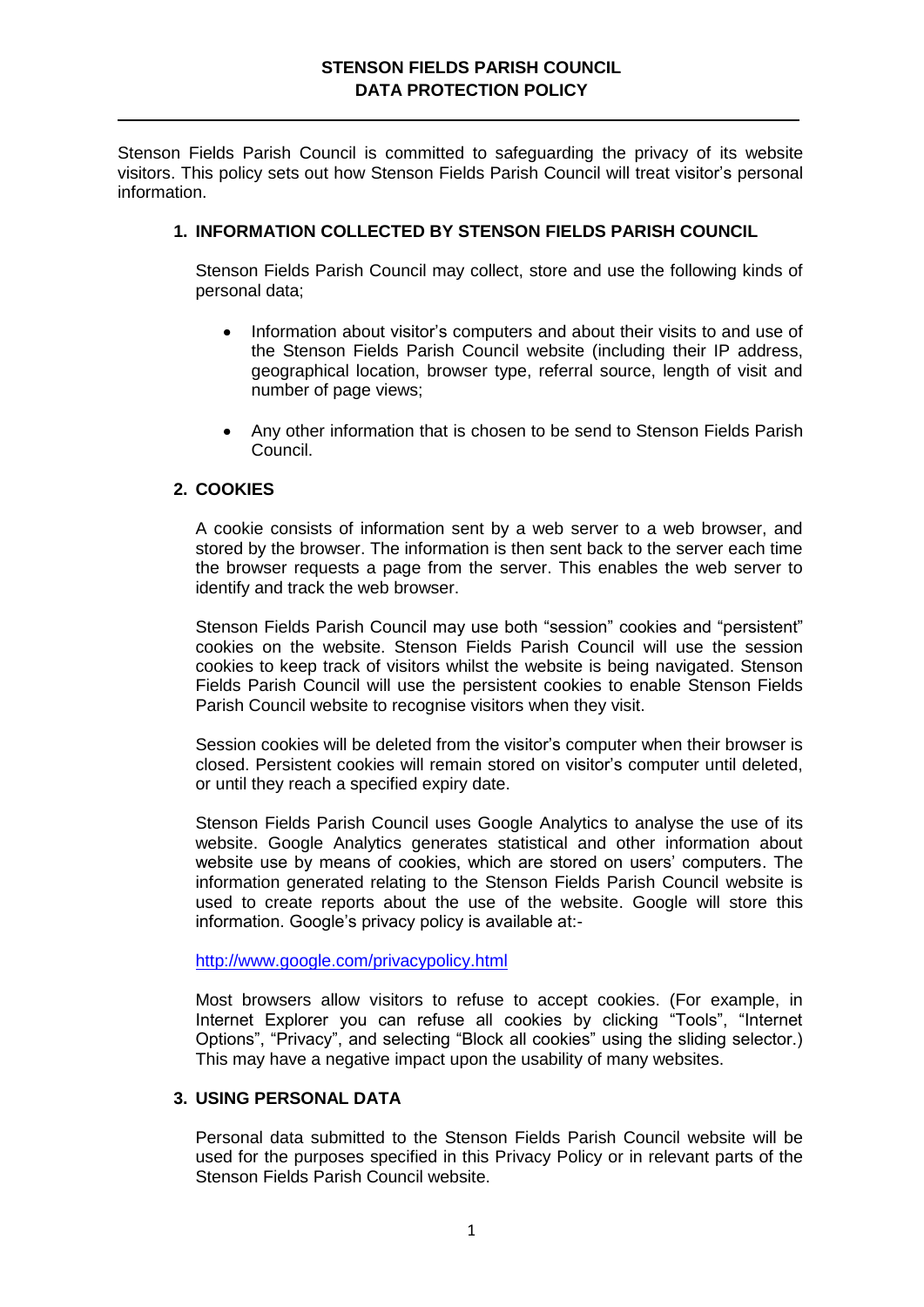Stenson Fields Parish Council may use visitor's personal information to;

- Administer the website;
- Improve the browsing experience by personalising the website:
- Enable the use of the services available on the website;
- Provide third parties with statistical information about visitors but this information will not be used to identify any individual user;
- Deal with enquiries and complaints made by or about visitors relating to the website.

Where visitors submit personal information for publication on the Stenson Fields Parish Council website, Stenson Fields Parish Council will publish and otherwise use that information in accordance with licences granted.

Stenson Fields Parish Council will not, without express consent, provide personal information to any third parties for the purpose of direct marketing.

# **4. DISCLOSURES**

Stenson Fields Parish Council may disclose information about visitors to any of its employees, officers, agents, suppliers or subcontractors insofar as reasonably necessary for the purposes as set out in this privacy policy.

In addition, Stenson Fields Parish Council may disclose information about its visitors;

- To the extent that Stenson Fields Parish Council are required to do so by law;
- $\bullet$ In connection with any legal proceedings or prospective legal proceedings;
- In order to establish, exercise or defend Stenson Fields Parish Council legal rights.

Except as provided in this Privacy Policy, personal information held by Stenson Fields Parish Council will not be provided to third parties.

# **5. INTERNATIONAL DATA TRANSFERS**

Information collected by Stenson Fields Parish Council may be stored and processed in and transferred between any of the countries in which Stenson Fields Parish Council operates in order to enable Stenson Fields Parish Council to use the information in accordance with this Privacy Policy.

If visitors are in the European Economic Area (EEA), information which provided may be transferred to countries which do not have data protection laws equivalent to those in force in the EEA.